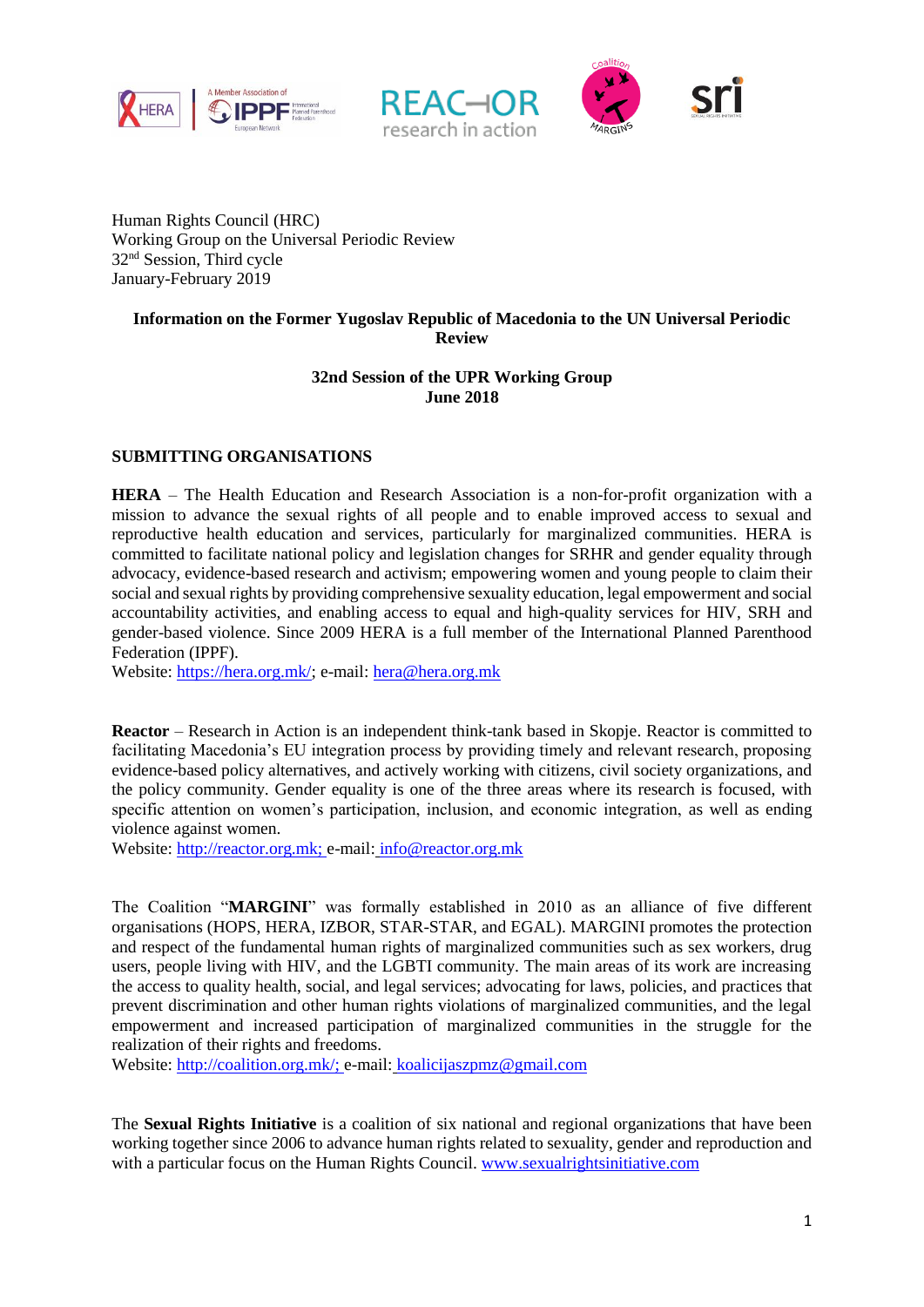



#### **KEY WORDS: Abortion, contraception, antenatal healthcare, barriers, Roma**

#### **INTRODUCTION**

We respectfully present this joint submission to the Human Rights Council in the context of its preparations for the third cycle of the Universal Periodic Review. The submission highlights issues regarding human rights situations in the Former Yugoslav Republic of Macedonia.

In particular, we provide information on the following sexual and reproductive health issues:

- I. Barriers in access to safe and legal abortion care;
- II. Barriers in access to modern contraceptive methods; and
- III. Barriers in access to quality antenatal healthcare for Romani women

At the end of the submission a number of recommendations are outlined.

#### **I. Barriers in Access to Legal Abortion Care**

1. Macedonian law permits abortion on request during the first 10 weeks of pregnancy. After this time, abortion is legal when a woman's health or life is at risk, on certain socio-economic grounds, when pregnancy is a result of a criminal act, and in cases of serious fetal impairment.<sup>1</sup>

2. In 2013 and 2014, a series of new legal requirements were introduced which must be complied with before women can access abortion on request.<sup>2</sup> These requirements include a three-day mandatory waiting period, as well as mandatory biased counseling and a mandatory ultrasound prior to abortion. The 2013 law also introduced a provision requiring women to file a written request for a termination of pregnancy to a respective health institution. New legislative provisions have also increased the fines imposed on medical professionals and service providers who violate the law and introduced criminal sanctions for medical professionals.

3. In 2013, **a 3-day mandatory waiting period** between the time when an abortion is requested and performed was introduced into the law. This requirement does not apply to minors, women with restricted legal capacity, or when there is a medical justification for abortion.<sup>3</sup> Previously, women seeking abortion on request did not have to observe a mandatory waiting period and, as such, by imposing new preconditions and restrictions on women's access to reproductive health services, the new law represents a retrogressive measure which contravenes the principle of non-retrogression as set out in Article 2 of the Convention on Economic Social and Cultural Rights. Mandatory waiting periods regularly delay women's access to legal abortion services, contribute to women having abortions later in pregnancy<sup>4</sup>, and often increase the financial burden on women accessing abortion services.<sup>5</sup> Furthermore, the World Health Organization (WHO) has specified that mandatory waiting periods "demean women as competent decision-makers."<sup>6</sup>

4. The **new mandatory counseling requirements** introduced in the Former Yugoslav Republic of Macedonia in 2013 and 2014 require women to undergo an ultrasound prior to obtaining an abortion and to be shown the ultrasound image of the fetus. These requirements also specify that women must be told about "all anatomical and physiological features of the fetus at the given gestational age" and about the effects an abortion will have on the fetus.<sup>7</sup> The law also requires health care institutions to ensure women seeking abortion services are provided with information and counseling on the "possible harm" abortion can cause to a woman's health, including her psychological health, and on the "possible advantages" of continuing a pregnancy.<sup>8</sup> This is not medically accurate as according to the WHO, abortions are safe if they are done with a method recommended by WHO that is appropriate to the pregnancy duration and if the person providing or supporting the abortion is trained. Unsafe abortion occurs when a pregnancy is terminated either by persons lacking the necessary skills or in an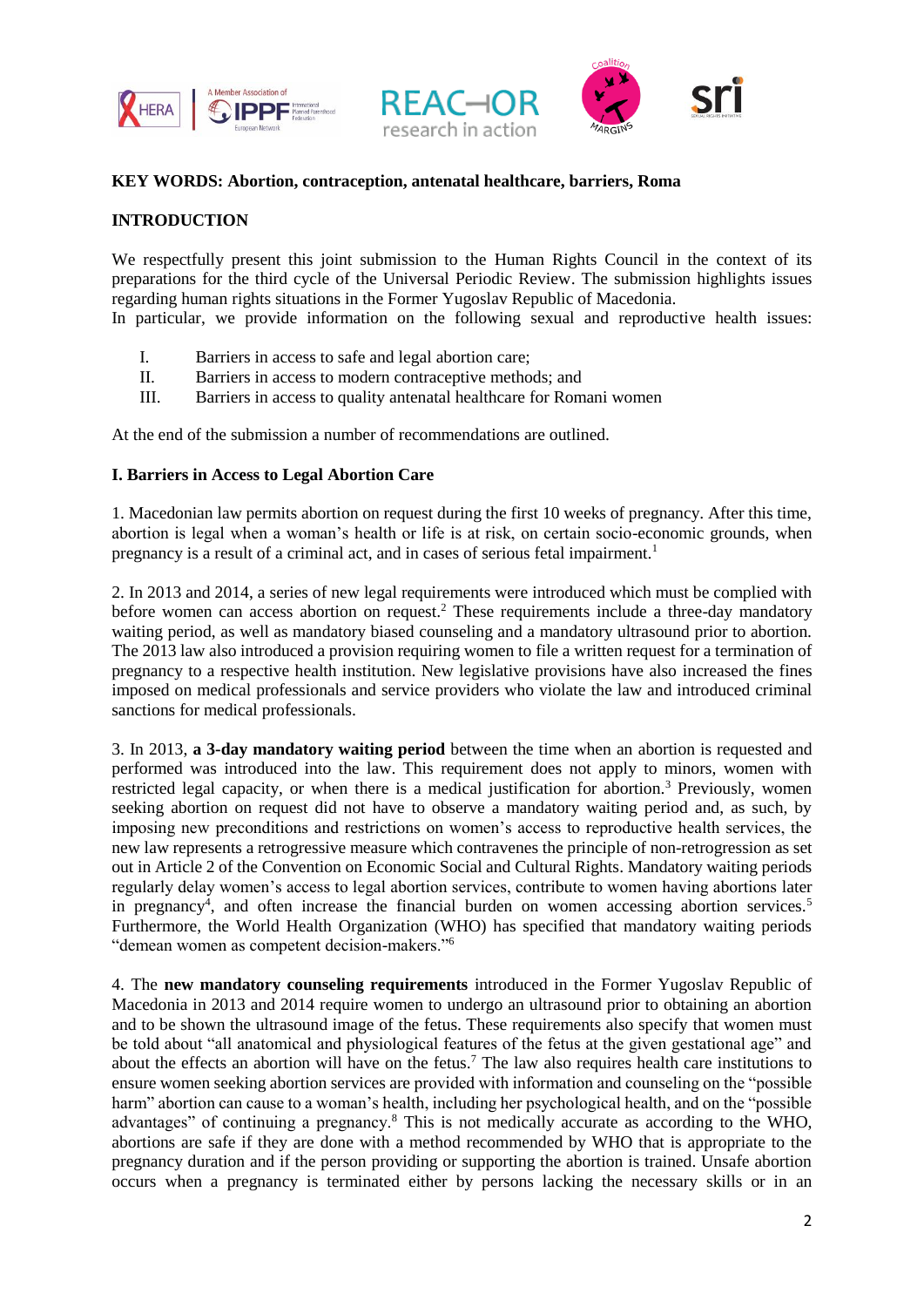





environment that does not conform to minimal medical standards, or both.<sup>9</sup> In addition, relevant legislation also stipulates that health care providers should allow a woman to listen to the fetal heartheat.<sup>10</sup>

5. The WHO has stressed that women making decisions about pregnancy need to be treated with respect and understanding and be provided with information in an understandable manner, so that they can make such decisions without inducement, coercion, or discrimination.<sup>11</sup> As such, the WHO has noted that counseling about abortion should be voluntary and non-directive<sup>12</sup> and that "healthcare providers" should be trained to support women's informed and voluntary decision-making."<sup>13</sup> It has made clear that "censoring, withholding, or intentionally misrepresenting information about abortion services can result in a lack of access to services or delays, which increase health risks for women"<sup>14</sup> and "States should refrain from…intentionally misrepresenting health-related information."<sup>15</sup> Further, "information must be complete, accurate, and easy to understand, and be given in a way that facilitates a woman being able to freely give her fully informed consent [and] respects her dignity."<sup>16</sup>

6. The CEDAW Committee has urged state parties to eliminate medically unnecessary mandatory waiting periods and mandatory and biased counselling required to access abortion care.<sup>17</sup> With respect to the Former Yugoslav Republic of Macedonia, the Committee on Economic, Social, and Cultural Rights and the Human Rights Committee have recently urged the Government to review the restrictive provisions of the abortion law and to eliminate procedural barriers to abortion.<sup>18</sup> The Human Rights Committee has also called on the Government to stop pursuing campaigns that stigmatize those who undergo abortions.<sup>19</sup>

7. In 2017, HERA and the Center for Reproductive Rights documented the human rights impact of the retrogressive Macedonian legislation on women's access to abortion services.<sup>20</sup> Interviews were conducted with a number of stakeholders, including women who had had an abortion after the introduction of the new legal requirements, abortion service providers, and civil society representatives. The interviews showed that (i) abortion stigma and harmful gender stereotypes persist in the Former Yugoslav Republic of Macedonia and can undermine women's access to safe abortion care; (ii) the imposition of a mandatory waiting period delays women's access to services and undermines women's decision-making; (iii) mandatory biased counseling undermines women's decision-making and informed consent and can lead to the dissemination of inaccurate and misleading information about abortion; (iv) women lack access to evidence-based practical and legal information on abortion; (v) increased fines and sanctions on medical practitioners and service providers can have a chilling effect on medical practice and undermine women's access to safe abortion care; and (vi) financial barriers and lack of access to medical abortion can undermine women's access to safe abortion care, particularly for women living in rural areas, women with low incomes or living in poverty, and women living far away from medical institutions providing safe abortion care. This lack of access amounts to discrimination and is further compounded by the above-mentioned barriers which can deter women from seeking out safe abortion services. Similar barriers also exist in relation to contraception and are outlined in Section II of this submission. See Annex I for the key findings and recommendations from this research.

8. In September 2017, HERA and Gender Equality Platform organized an expert panel to discuss the restrictive provisions of the abortion law. Representatives of the Government and Parliament, as well as representatives of gynecological associations and civil society participated in the meeting. The participants agreed that the current abortion law should be amended in order to remove restrictive provisions. Shortly after the meeting the Ministry of Health established a working group assigned to review the law and prepare necessary amendments that would make the law in line with public health and human rights standards on abortion care. However, the progress of the working group over the last 6 months has been very slow.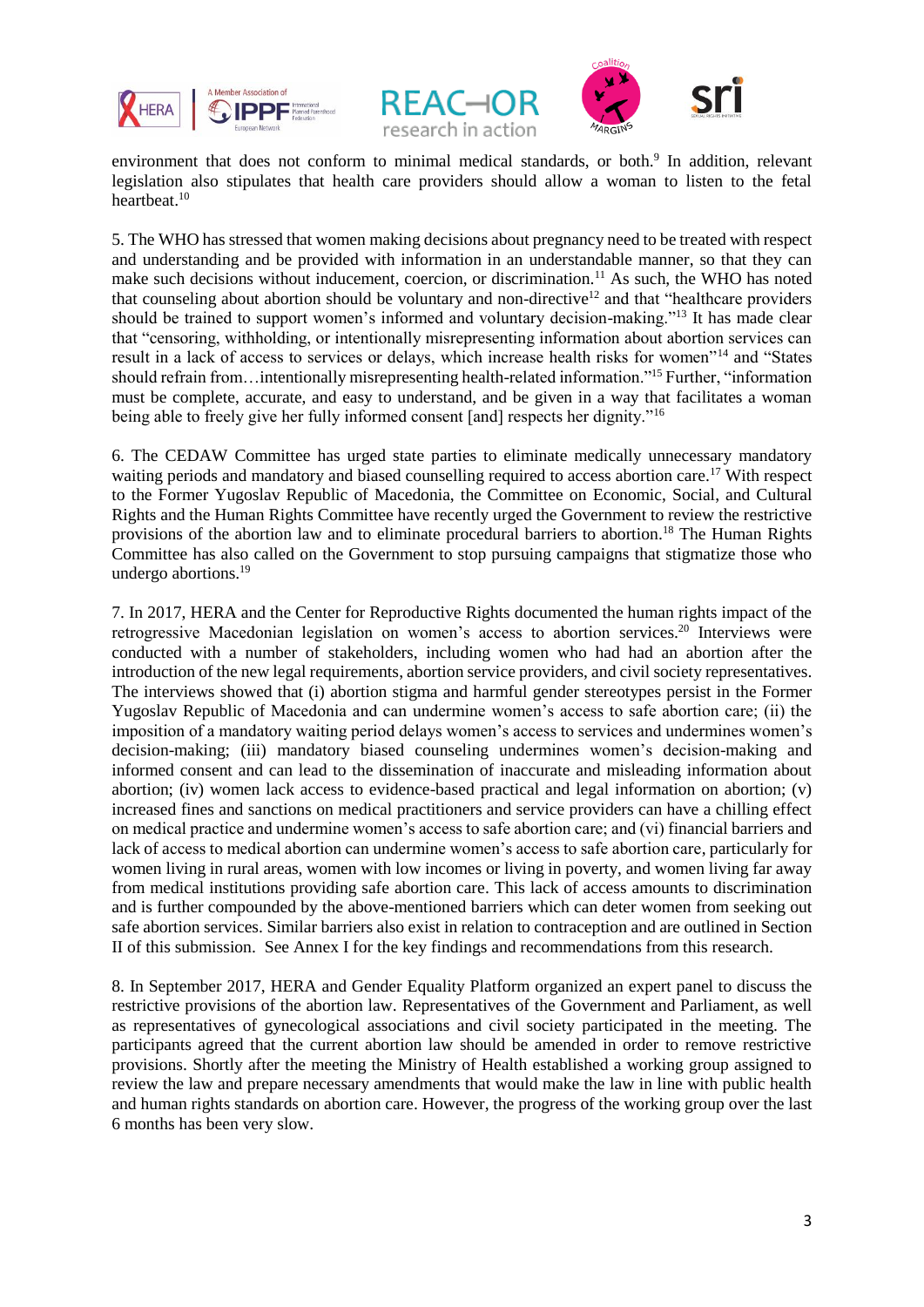





9. According to the National report A/HRC/WG.6/18/MKD/1 of the Former Yugoslav Republic of Macedonia<sup>21</sup> submitted to the Human Rights Council in 2013, the advancement of rights of women and girls at the national level is a priority for the Government. Despite this articulated priority, progress has not been made to advance the reproductive rights of women and girls and in fact, retrogressive measure in this area have been applied. Notably, in the latest progress report for the country accession to the European Union, in April 2018, the European Commission also articulated its concerns of the restrictive provisions of the abortion law by stating that "*Women continue to risk resorting to illegal abortions due*  to restrictive procedural rules in the Law on Termination of Pregnancy<sup>"22</sup>. While the Law on termination of pregnancy (2013) is still in force, the rights of women and girls continue to deteriorate.<sup>23</sup>

# **II. Barriers in Access to Modern Contraceptive Methods**

10. The existing legislative and regulatory framework permits the provision of family planning services by general practitioners, family medicine practitioners and gynaecologists, including the prescription and distribution of most contraceptive methods (with the exception of intrauterine device insertion and male and female surgical sterilization).<sup>24</sup>

11. Although the latest Multiple Indicator Cluster Survey (2011) conducted by UNICEF shows some recent improvements in the use of modern contraceptives in Macedonia, the usage rate among women of reproductive age continues to be very low at just 12.8% in 2011.<sup>25</sup>

12. Many women in the Former Yugoslav Republic of Macedonia face financial barriers in access to modern contraception. Contraceptive methods are not covered by the state Health Insurance Fund. The 2013 Report of Reproductive Health Commodity Market Segmentation Research showed that the lack of health insurance coverage for modern contraceptives particularly impacts people living in poverty who cannot afford to buy contraception.<sup>26</sup>According to the Law on Health Insurance, there is no legal basis for covering the cost of contraceptives since they are used for pregnancy prevention and under the law the Health Insurance Fund can only cover expenses related to injuries and illnesses.<sup>27</sup> Over the last few years the Ministry of Health has procured condoms for HIV and STI prevention through the national health preventive programmes targeting the most at-risk groups. However, the procurement and distribution of condoms has not been planned for the prevention of unintended pregnancies. In addition, an action plan for the period of 2018-2020, which has been prepared to implement the National Strategy for Sexual and Reproductive Health 2010-2020, includes a task to cover contraceptives under the public health insurance scheme for the most poor and vulnerable groups of women and young people.<sup>28</sup> However, the action plan has not yet been adopted by the Ministry of Health even though its implementation should have been started in 2018.

13. Many women also lack access to evidence-based information on modern contraceptives. Due to poor communication by medical providers and inadequate sexuality education in schools, women are often misinformed about the impact and side effects of hormonal contraceptives on their health. Most family medicine specialists do not give advice on family planning, and the most frequent reason given by general practitioners for not engaging in family planning is the high number of patients and increased administrative work.<sup>29</sup>

14. In its Concluding Observations (2013), the CEDAW Committee recommended that the Former Yugoslav Republic of Macedonia "take all measures necessary to improve women's access to quality health care and health-related services, within the framework of the Committee's general recommendation No. 24 (1999) on women and health, and raise awareness, through public education campaigns, education on sexual and reproductive health in schools, and enhanced counselling services, about the importance of using contraceptives for family planning, and increase efforts to provide adequate family planning services and affordable contraceptives."30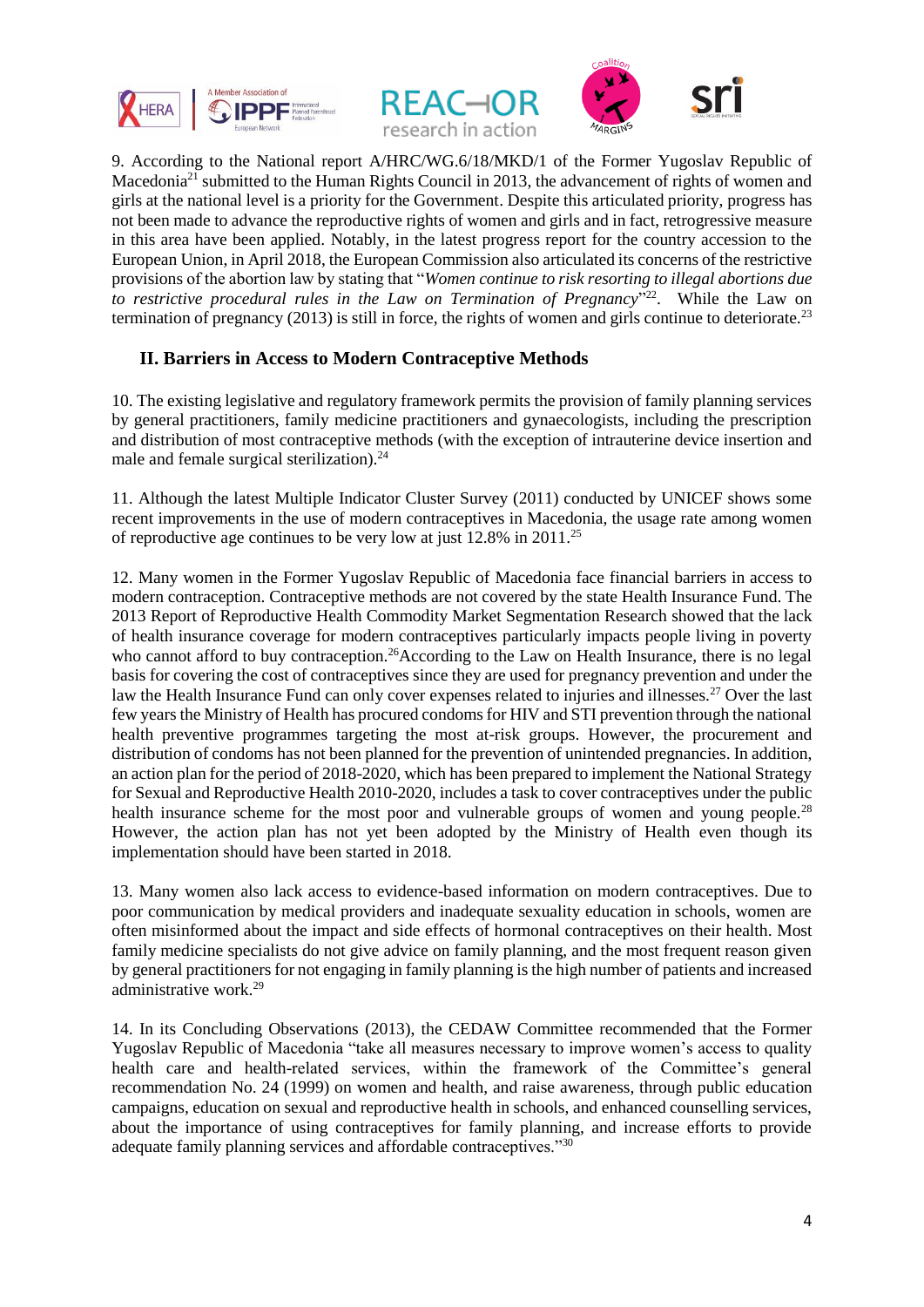





15. In 2016, in its Concluding observations for the Former Yugoslav Republic of Macedonia, The Committee on Economic, Social and Cultural rights recommended the state to "…ensure that modern contraception methods are affordable to all, including by adding contraceptives to the list of medicines covered by the Health Insurance Fund.<sup>31</sup>

16. In its Sixth Periodic Report to CEDAW (2017), the Former Yugoslav Republic of Macedonia stated that: "Counseling offices on sexual and reproductive health continuously work in the centers for public health."<sup>32</sup> However, the reality is different. The counseling offices that the State mentioned in its report are not functional within the centers for public health. According to the Report of Public Health in the Former Yugoslav Republic of Macedonia (2016), "…the main reason for the low attendance at counseling centers is the inaccessibility of adequately equipped premises for this purpose, lack of qualified staff and the lack of gynecological services. Furthermore, in the counseling centers, there is a lack of condoms, oral contraceptives and promotional materials. It is necessary to provide new amounts of contraception (condoms and oral contraception) and promotional materials in the form of brochures and flyers."33

## **III. Barriers of access to quality antenatal healthcare for Romani women**

17. During its 2014 UPR, the Former Yugoslav Republic of Macedonia accepted the recommendation of Spain, to "Encourage the active participation of the Roma population in the decision-making regarding measures that affect them". The State party in its Report to the Human Rights Council stated that the recommendation No. 131.33 (Spain) is accepted and it is being implemented, even though there is no mechanism in order to secure active participation of Roma in the creation or development of programs.<sup>34</sup> Furthermore, the state accepted the recommendation of Ireland, to: "Carry out a countrywide Roma needs assessment and health status study in consultation with Roma, Roma organisations, and health professionals, as the first step do defining a new national plan of action for ensuring that Roma have access to the highest attainable standard of health". The State, in its Report to the Human Rights Council, stated that the recommendation No. 101.90 (Ireland) is accepted and it is being implemented, even though there is no country wide assessment plan which will guarantee that Roma have access to the highest attainable standard of health.<sup>35</sup>

18. There is no evidence that the State has taken effective measures to improve its services for maternal and child health, as well as sexual and reproductive health for Roma women in Šuto Orizari, including improving the availability and accessibility of primary healthcare gynaecological services. In the following text we will provide information about three main barriers that still interfere with access to health services, education, and information, including in the area of sexual and reproductive health for Roma women in Šuto Orizari.

- **i. Illegal payment for health services in the primary healthcare gynaecologists' practices, which, according to the national legislation, are free of charge;**
- **ii. Health-care gynecological services at the primary level are not available for all women due to geographical barriers; and**
- **iii. Low coverage by visiting nurses of the Roma women during the antenatal and postnatal period.**

### **i. Illegal payment for health services in the primary healthcare gynaecologists' practices, which, according to the national legislation, are free of charge**

19. The current laws and regulations provide for every pregnant woman to receive services from her selected primary healthcare gynaecologist entirely free of charge. Field and research data show that there is a widespread practice by the primary healthcare gynaecologists in the country of charging illegal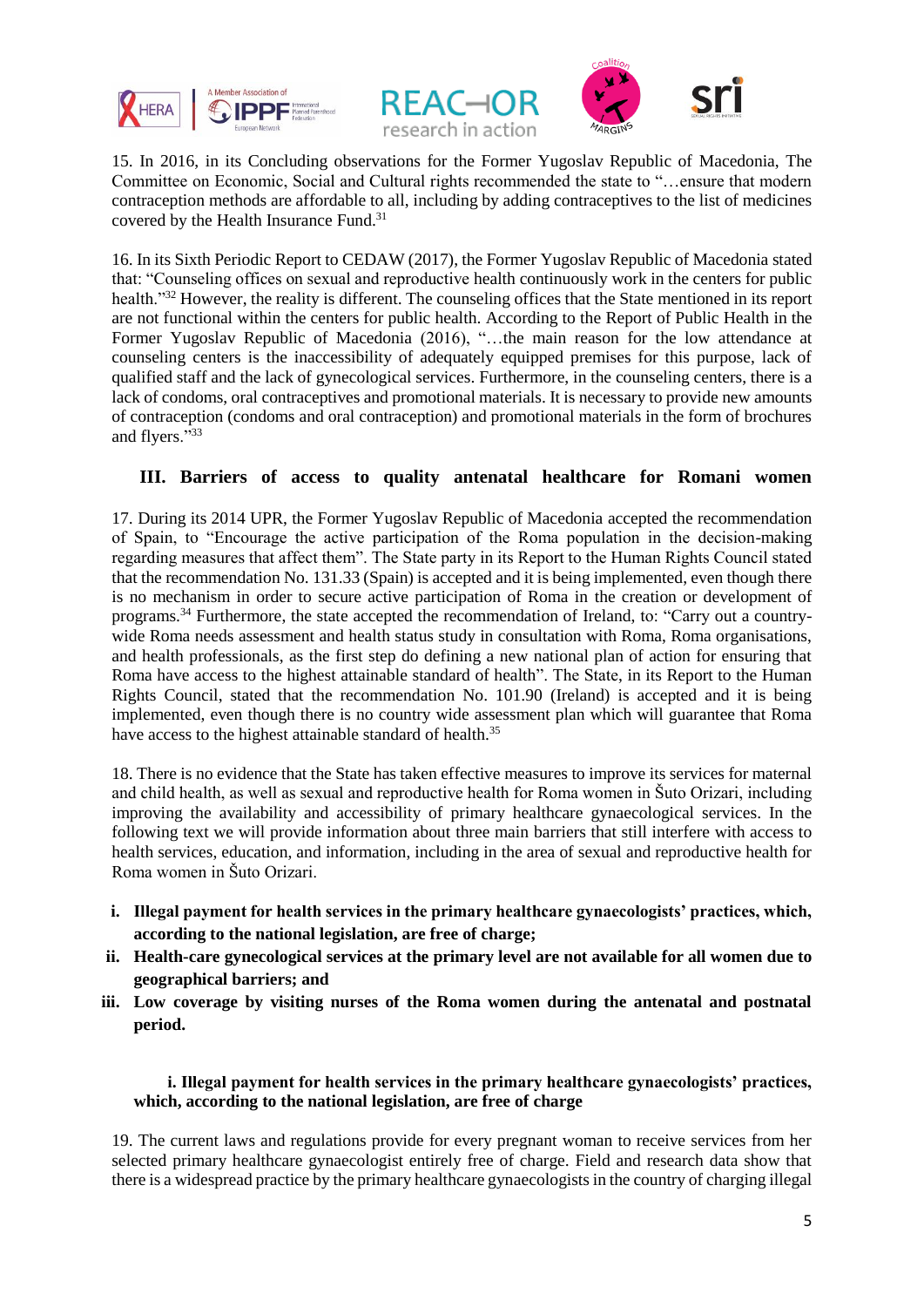





fees. Since the beginning of 2012, HERA recorded 1277 cases of Roma women from Šuto Orizari being charged illegal fees for reproductive health services. However, the Office of the Ombudsman found illegal charging for services and a violation of the health rights of the Roma women from Šuto Orizari in only two cases. None of the other bodies (the Ministry of Health, the Health Insurance Fund and the State Sanitary and Health Inspectorates) found irregularities. The large number of documented cases of illegal charging for services and the inaction on the part of state bodies to address them, illustrate the failure on the part of the government to protect the Roma women in Šuto Orizari from interference with their right to reproductive health.

20. The State's response to the enforcement of the primary healthcare providers' rights and obligations arising from private healthcare service provision, as stipulated in the Contract with the Health Insurance Fund, indicates that the State Sanitary and Health Inspectorate shall have the competence to carry out inspection in order to ensure that the patients can exercise their rights. However, field and research data over the past five years have clearly shown that restrictive measures imposed by the Health Insurance Fund on the private healthcare providers have not yielded any results in the elimination of illegal payments to the primary healthcare gynaecologists.

21. Relevant health institutions lack effective measures to stop the widespread practice of charging illegal fees by primary healthcare gynaecologists and to effectively implement the preventive health protection programmes. The Committee on Economic, Social and Cultural Rights in its concluding observations in 2016, recommended the State party […] "to put an immediate end to the practice of illegally charging fees and to monitor the compliance of private health-service providers with the licensing agreements under which they operate."36

22. Since 2012, Roma women from Šuto Orizari have been conducting Community Score Cards and raising red flags regarding the illegal payments as key barriers when accessing antenatal care services at the primary level. The annual Community score cards among Roma women living in Šuto Orizari conducted by the community activists and NGOs over the past four years have shown that more than 60% of Roma women were illegally charged when visiting primary healthcare gynaecologists (67% in 2012<sup>37</sup>, 80% in 2015<sup>38</sup>, 82% in 2017<sup>39</sup>).

'During my check-up with the gynaecologist they charged me 600 MKD (EUR 10) for a PAP smear. At the time I didn't have the right amount, so the doctor took my Health Insurance Card as a guarantee that I would pay the money back. I am aware that I shouldn't be charged at all. No one in my family is employed, and I cannot afford to pay for my check-ups' – a Roma woman from Šuto Orizari interviewed on 15.12.2017.

### **ii. Health-care gynecological services at the primary level are not available for all women due to geographical barriers**

23. In 2017, HERA initiated the establishment of a national consultative expert group of all key stakeholders in order to overcome the problem of illegal charging of gynecological services, as well as other barriers of access to reproductive health services at the national level. Within this group, there are representatives of the Ministry of Health, the Health Insurance Fund, Institute of Public Health, Association of family-doctors, Association of Private Gynecologists, Association of obstetricians and medical nurses, a representative of the gynecologists at the tertiary level of health care, and representatives of civil society organizations. During 2017 and 2018, this group was actively devoted to creating situational analyses with a special focus on human resources to ensure the delivery of reproductive healthcare services, on a national level. This analyses was followed by developing different modalities for optimizing the use of resources and providing better access to reproductive health services at the primary level in the country, both for the short term as well as the long term. The situational analyses and the modalities were presented to the Minister of Health and to the directors of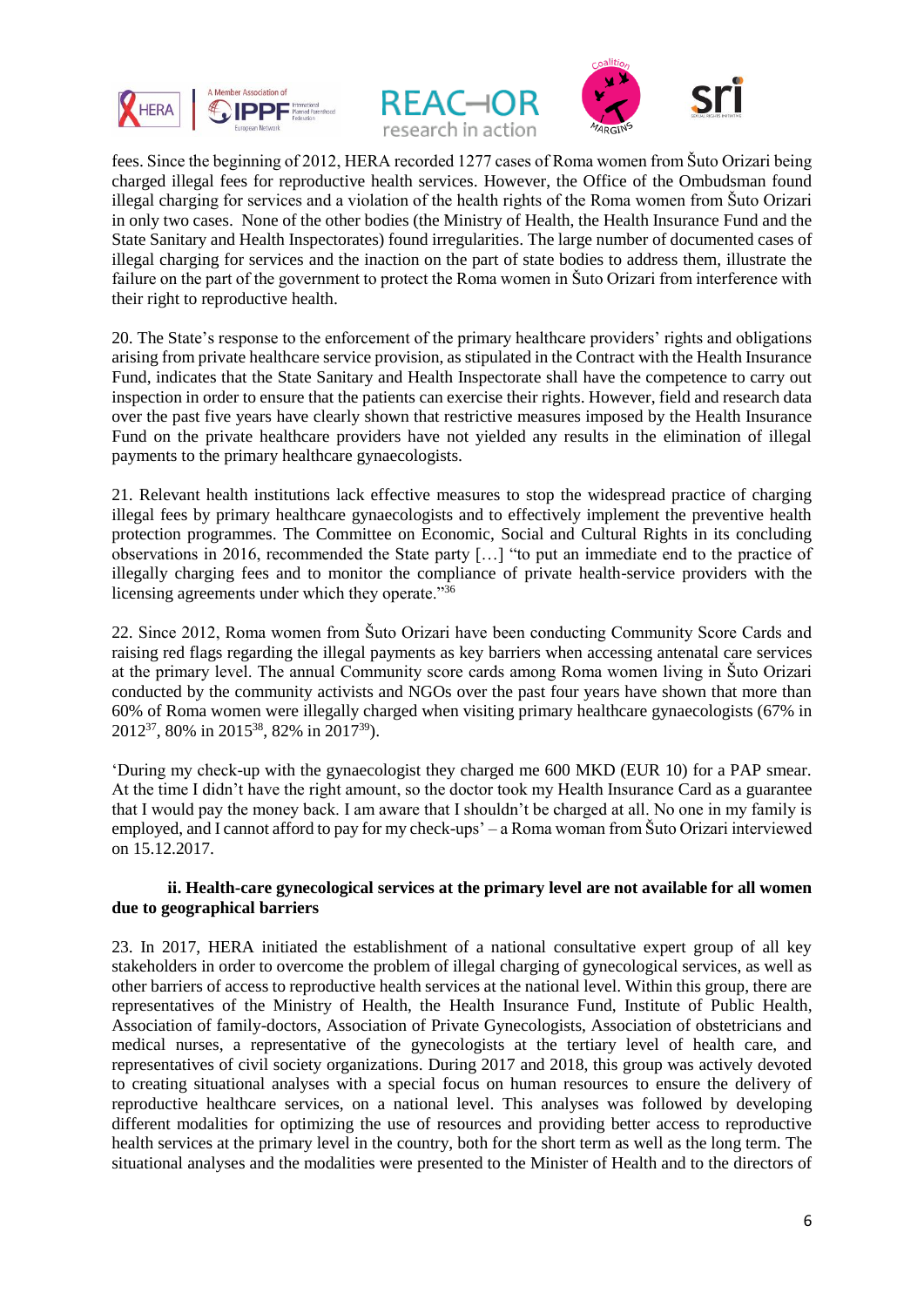



the Health Insurance Fund in June 2018, as an evidence-based data in order to contribute in creating health policies on national level.

24. Health-care gynecological services at the primary level are not available for all women due to geographical barriers. In September 2017, the State finally, after 10 years, took measures to provide a health-care gynecological service at the largest Roma municipality in the Former Yugoslav Republic of Macedonia, Shuto Orizari. Despite this measure, there is unequal distribution of gynecologists at the national level, which is a serious barrier to access for reproductive health. According to the findings of the draft-analyses of the consultative-expert group mentioned above, four cities in the Former Yugoslav Republic of Macedonia (Makedonski Brod, Demir Hisar, Krushevo, and Probistip) are left without any primary healthcare gynecologist. Furthermore, there are large differences in the distribution of gynecological services in different areas. For example, some gynecologists provide services for 1,819 women of reproductive age, while others provide services for  $6,799$  women of reproductive age.<sup>40</sup>

## **iii.Low coverage by visiting nurses of the Roma women during the antenatal and postnatal period**

25. According to the Institute of the Health and Protection of Mothers and Children, the number of registered visits by patronage nurses to pregnant women in the country has been continuously decreasing over the last decade.<sup>41</sup> Considering that patronage services are part of those primary healthcare services specifically intended to provide increased access for rural women and vulnerable groups, a decrease in the number of visits indicates that access to reproductive healthcare services is compromised.

26. A Roma Health Mediators programme (RHM), has been implemented in cooperation with the Ministry of Health since 2012. The main role of the RHM is to facilitate the access of Roma to primary health and social services by improving communication between Roma and institutions, to assist in providing the necessary personal and health insurance documentation, and to promote health awareness and activities to influence individuals and the community.

27. The State report to the CEDAW in 2017, states: "In the context of the implementation of the Decade of Roma Inclusion 2005-2015 and the Strategy for Roma in the Former Yugoslav Republic of Macedonia, Ministry of Health and CSOs started the implementation of the project "Roma Health Mediators" in 2010. This project is still implemented and aims to overcome the obstacles in communication between the Roma population and healthcare workers, to identify the persons and families who have no access to healthcare by making field visits to inform them of the accessibility to healthcare, healthcare insurance, and free healthcare services provided in the preventive and curative programs of MH, and to improve the health status of the Roma population."<sup>42</sup>

28. Despite the State's response, Roma Health Mediators are still functioning on a project level. They are not employed by the State nor introduced at the National Classification of Occupations, which would enable their systematization and confirm their eligibility for the same entitlements other Government employees receive.

29. According to the UNICEF evaluation report of the Roma Health Mediators programme: "The Government commitment and contribution to the stability and success of the program is crucial. Identifying optimal model for Roma Health Mediators institutionalization and systematization remains a priority for sustainability of the overall program. This should be done by introducing the profile of health mediator into the National Classification of Occupations enabling their systematization and entitlements as for any other Government employee." Furthermore, it recommends that the optimal model for the RHM be determined and institutionalized. After over five years as a project activity, some serious decisions as to the future of the program are necessary. It is highly recommended for the RHM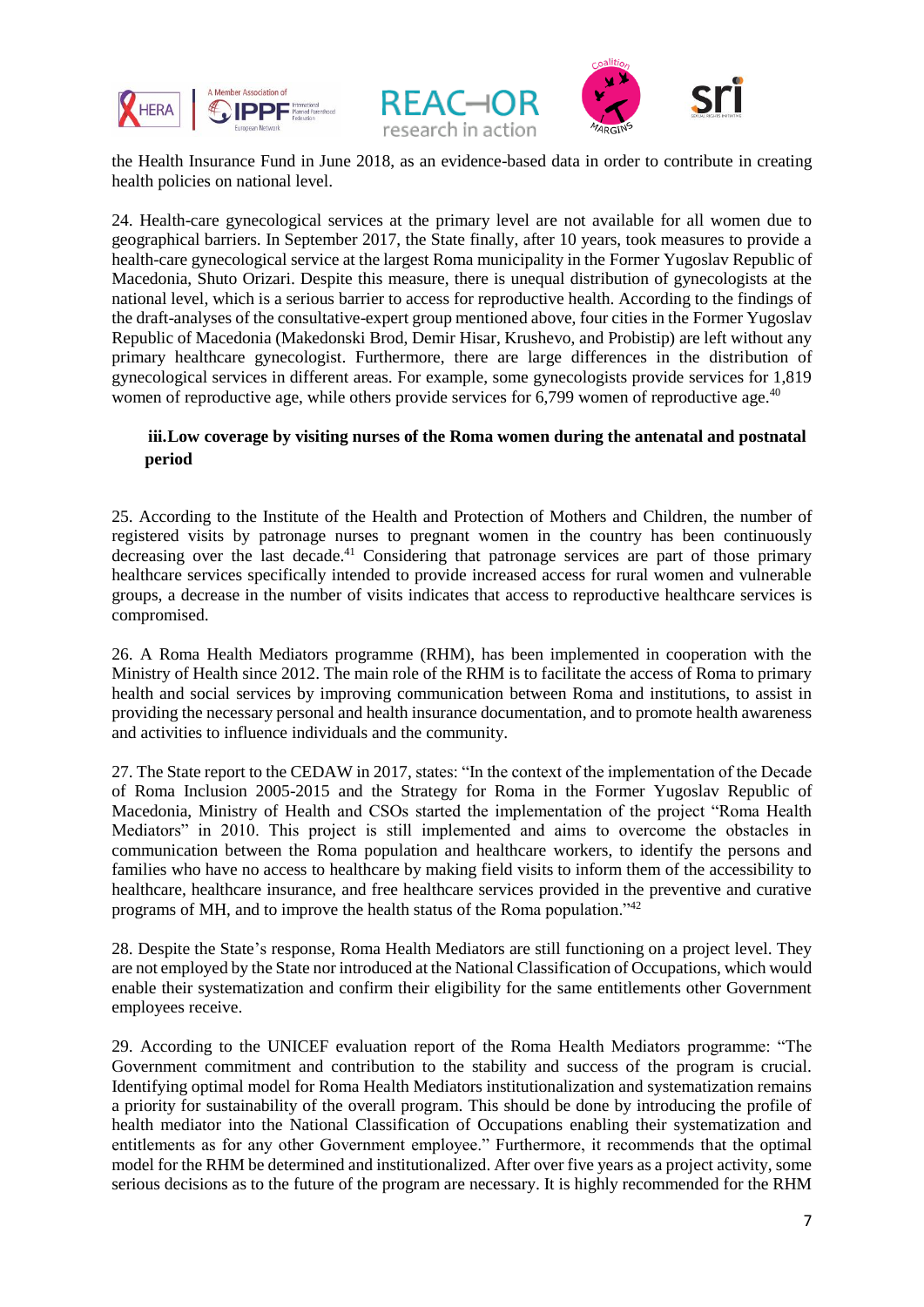



program to continue, not as a project activity, but as an institutional program within the Ministry of Health.

30. There is very low coverage of visiting nurses among women in the antenatal and postnatal periods. Visiting nurses for women was a measure planned in the National Mother and Child Care Programme for 2012, 2013, 2014, 2015, 2016, and 2017. Specifically, community visiting nurses were mandated to visit pregnant women (an average of two visits per pregnant woman and more in high-risk cases, i.e., for girls younger than 18, women older than 35, or women who belong to vulnerable social groups, including the Roma women and pregnant women in remote rural areas) and to visit all mothers and newborns (for an average of two visits) and in cases of home birth mothers and nursing mothers from socially vulnerable groups and Roma families, more than two visits.

31. The Community Score Cards confirm the poor implementation of these measures among Roma women from Šuto Orizari, with the visiting nursing service only covering a small number of women especially during their antenatal periods. In 2012 only 13% of pregnant women from this municipality were visited during their antenatal period<sup>43</sup> in 2013 only 7%<sup>44</sup>, in 2014 only 14%<sup>45</sup>, and 5.9% in 2015.<sup>46</sup> According to the official data from the state health institutions, the coverage of pregnant women by the visiting nurses program is 52% at the national level. Although this percentage shows insufficient coverage, it is still far higher in comparison to the coverage among the Roma women living in Šuto Orizari. The data collected in the field shows a higher level of visiting nurse coverage during the postpartum period, however, not all women received a visit during their postnatal period. Namely, in 2012, 75% of the Roma women from Šuto Orizari received a visit from a community nurse during the postnatal period, 83% in 2013, 77% in 2014, and 86% in 2015.

32. The research findings from the Community Score Cards indicate that the biggest issues contributing to the poor coverage by the visiting nurses is the shortage of visiting nurses employed in the health centres as well as the lack of technical resources for those visiting nurses (e.g., the lack of outreach vehicles).

33. In its Concluding Observations of the Former Yugoslav Republic of Macedonia (2013), the Committee on Elimination of Discrimination against Women recommended that the State party: […] "take all measures necessary to improve women's access to quality health care and health-related services." 47

34. The Committee also called upon the State party to: "Implement and expeditiously allocate adequate financial resources to national action plans and strategies aimed at eliminating all forms of discrimination against Roma women."<sup>48</sup>

35. Furthermore, in its Concluding Observations in relation to the combined second to fourth periodic reports (2016) of the Former Yugoslav Republic of Macedonia, the Committee on Economic, Cultural, and Social Rights recommended that the government: "[…] intensify its efforts to ensure that primary health-care services are available and accessible to all regardless of geographical location, including by allocating adequate funding to the health services, securing a sufficient number of qualified medical professionals and expanding the coverage and the benefits under the Health Insurance Fund. It urges the State party to put an immediate end to the practice of illegally charging fees and to monitor the compliance of private health-service providers with the licensing agreements under which they operate."49

36. According to the 2014 National report submitted to the Human Rights Council by the Former Yugoslav Republic of Macedonia as part of the UPR, one of the priorities at national level for human rights advancement is the advancement of rights of women and girls. However, progress has not been made on the field of advancement of reproductive rights of women and girls, especially of marginalized groups, such as Romani women.50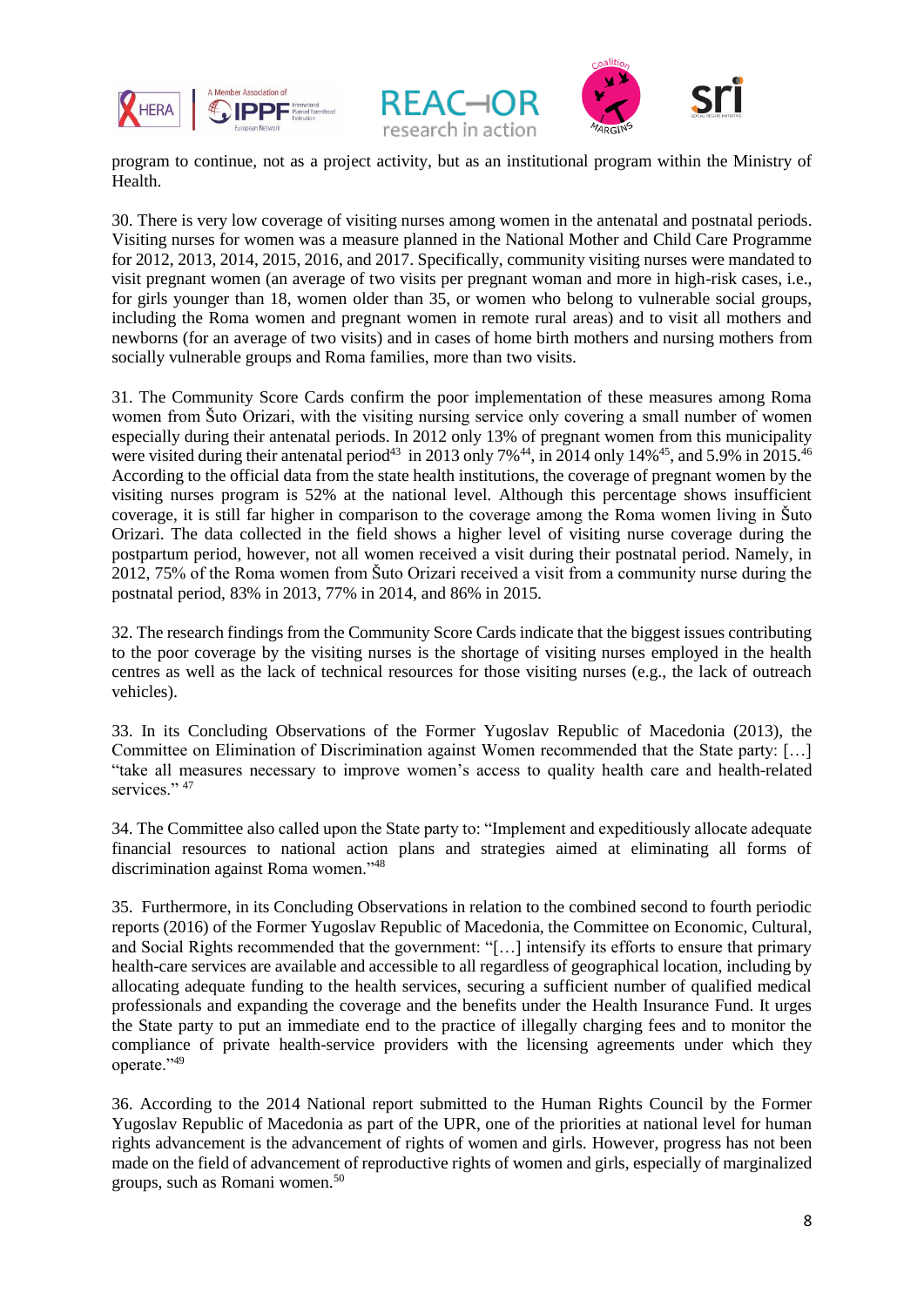



## **Recommendations**

In light of this information, we respectfully recommend the Former Yugoslav Republic of Macedonia, to:

- Increase the dynamic of the Ministry of Health working group for the abortion law review and urgently remove mandatory waiting periods, biased counselling and unnecessary administrative burdens from the Law on Termination of Pregnancy (2013) and improve the quality of abortion care, by introducing medical abortion;
- Adopt and implement the Action Plan for Sexual and Reproductive Health (2018-2022) in order to improve access to modern contraceptive methods, including by ensuring universal coverage by the state health insurance of all costs related to modern contraceptive methods for the prevention of unplanned pregnancies;
- Take systemic measures on improving the reproductive healthcare system on national level in order to eliminate widespread illegal charges for health services provided by the primary healthcare gynaecologists;
- Increase the number of patronage nurses at the national level over the mid and long term, particularly in rural areas and areas with predominantly Romani populations;
- Provide an effective mechanism in order to ensure the participation of civil society organizations and affected communities in the creation of the national preventive programmes in the field of health protection of mothers and children;
- Take measures to integrate Roma Health Mediators in the public health care system including their employment.

#### **References**

 $\overline{a}$ 

*4 See* WORLD HEALTH ORGANIZATION (WHO), SAFE ABORTION: TECHNICAL AND POLICY GUIDANCE FOR HEALTH SYSTEMS (2nd ed. 2012), at 96-97; *see also* Theodore J. Joyce et al., *The Impact of State Mandatory Counseling and Waiting Period Laws on Abortion: A Literature Review*, GUTTMACHER INST. 15 (2009), *available at* http://www.guttmacher.org/pubs/MandatoryCounseling.pdf.

<sup>1</sup> Law on Termination of Pregnancy (Official Gazette of the Republic of Macedonia, Nos. 87/2013 & 164/2013).

<sup>2</sup> Law on Termination of Pregnancy (Official Gazette of the Republic of Macedonia, Nos. 87/2013 & 164/2013); Ministry of Health, Rule book on the Content and the Manner of Counseling for the Pregnant Woman Prior to the Termination of Pregnancy: Based on Article 6 Paragraph 4 of the Law on Termination of Pregnancy (Official Gazette of the Republic of Macedonia, Nos. 87/2013 & 164/2013) (Oct. 6, 2014).

<sup>3</sup> Law on Termination of Pregnancy (Official Gazette of the Republic of Macedonia, Nos. 87/2013 & 164/2013), art. 6.

<sup>5</sup> CENTER FOR REPRODUCTIVE RIGHTS, MANDATORY WAITING PERIODS AND BIASED COUNSELING REQUIREMENTS IN CENTRAL AND EASTERN EUROPE: RESTRICTING ACCESS TO ABORTION, UNDERMINING HUMAN RIGHTS, AND REINFORCING HARMFUL GENDER STEREOTYPES (sept. 2015).

<sup>6</sup> WORLD HEALTH ORGANIZATION (WHO), SAFE ABORTION: TECHNICAL AND POLICY GUIDANCE FOR HEALTH SYSTEMS (2nd ed., 2012), at 96.

<sup>7</sup> Ministry of Health, Rulebook on the Content and the Manner of Counseling for the Pregnant Woman Prior to the Termination of Pregnancy: Based on Article 6 Paragraph 4 of the Law on Termination of Pregnancy (Official Gazette of the Republic of Macedonia, Nos.